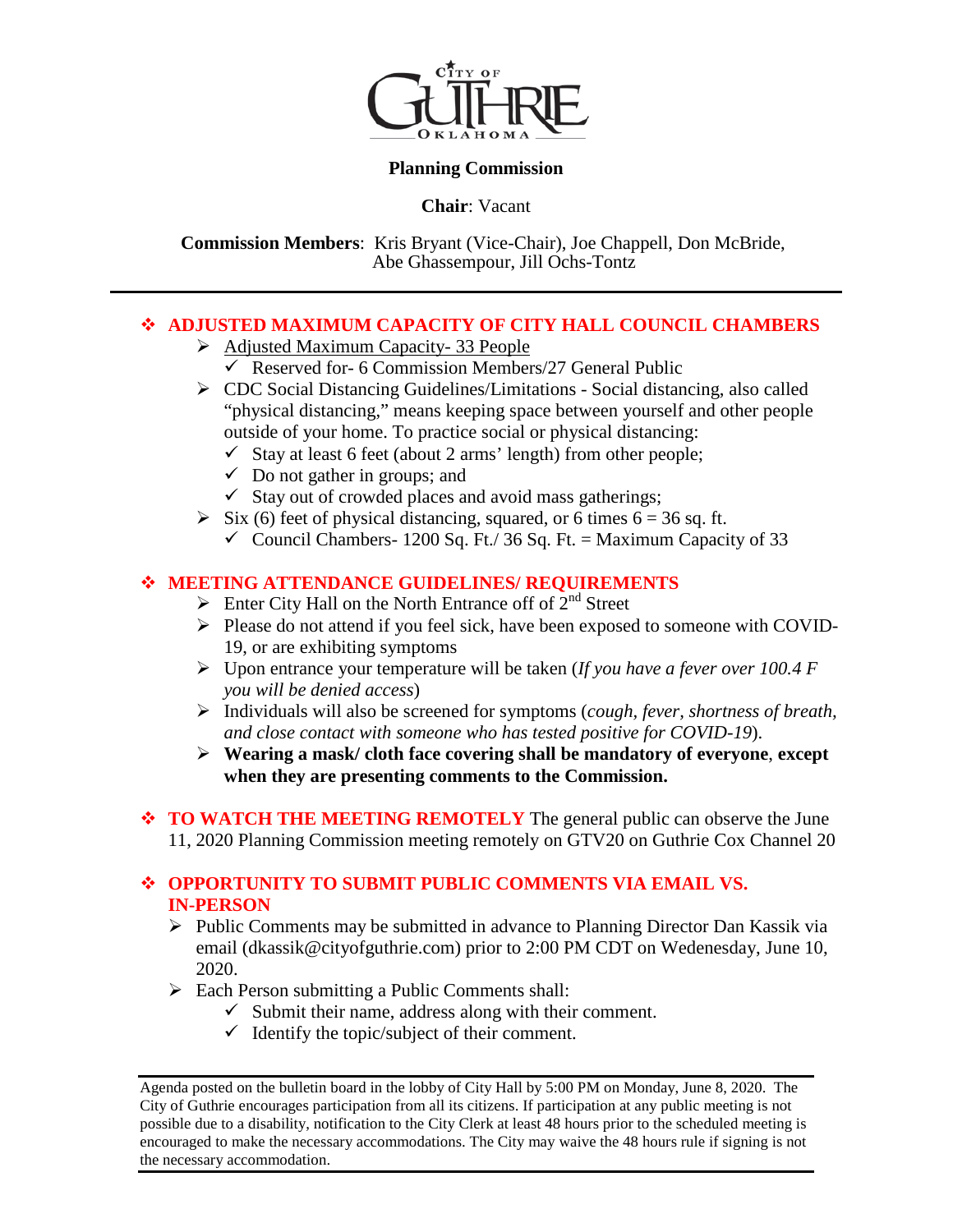

- $\checkmark$  Limit their comments to a total of 750 Words (Roughly equivalent to a 5 minute speech).
- $\checkmark$  Comments will be limited to City of Guthrie Residents, and non-residents that either work for or operate a business in the City of Guthrie.
- $\checkmark$  The Planning Director or designee will read the public comments either at the start of the meeting, or at the beginning of the discussion of each agenda item if the comment(s) are germane to that particular agenda item.
- $\checkmark$  If there are multiple comments on any one topic, once it is obvious that the comments are overlapping or repeating themselves, the balance of the comments will be summarized.

REGULAR PLANNING COMMISSION MEETING Thursday, June 11, 2020 at 5:30 PM City Hall  $-2<sup>nd</sup>$  Floor Council Chambers 101 North Second Street, Guthrie, Oklahoma 73044

- 1. Call to order
- 2. Public Comments
- 3. Nomination and Election of Chair
- 4. Nomination and Election of Vice-Chair
- 5. Approval of previous minutes from the March 12, 2020 meeting.
- 6. PC Application 20-002 Discussion and potential action on a request to close portions of Dale Ave., Cotteral Ave. and all alleys within Blocks 8, 9, and 16 of Oliver's  $1<sup>st</sup>$  Addition located east of  $11<sup>th</sup>$  St. and north of College Ave.
	- a. Staff Report
	- b. Discussion
	- c. Decision
- 7. PC Application 20-003 Discussion and potential action on a request to close portions of  $4<sup>th</sup>$  St. between Logan Ave. and Noble Ave., close portions of  $6<sup>th</sup>$  St. between College Ave. and Logan Ave. and Warner Ave and Cleveland Ave., close portions of  $7<sup>th</sup>$  St. between Warner Ave. and Cleveland Ave., close portions of Warner Ave. between  $3<sup>rd</sup>$  St. and  $4<sup>th</sup>$  St., close portions of Mansur Ave. between  $3<sup>rd</sup>$  St. and  $5<sup>th</sup>$  St. and close portions of Washington Ave. between  $5<sup>th</sup>$  St. and  $7<sup>th</sup>$  St. and  $7<sup>th</sup>$  St. and  $8<sup>th</sup>$  St.
	- a. Staff Report
	- b. Discussion
	- c. Decision